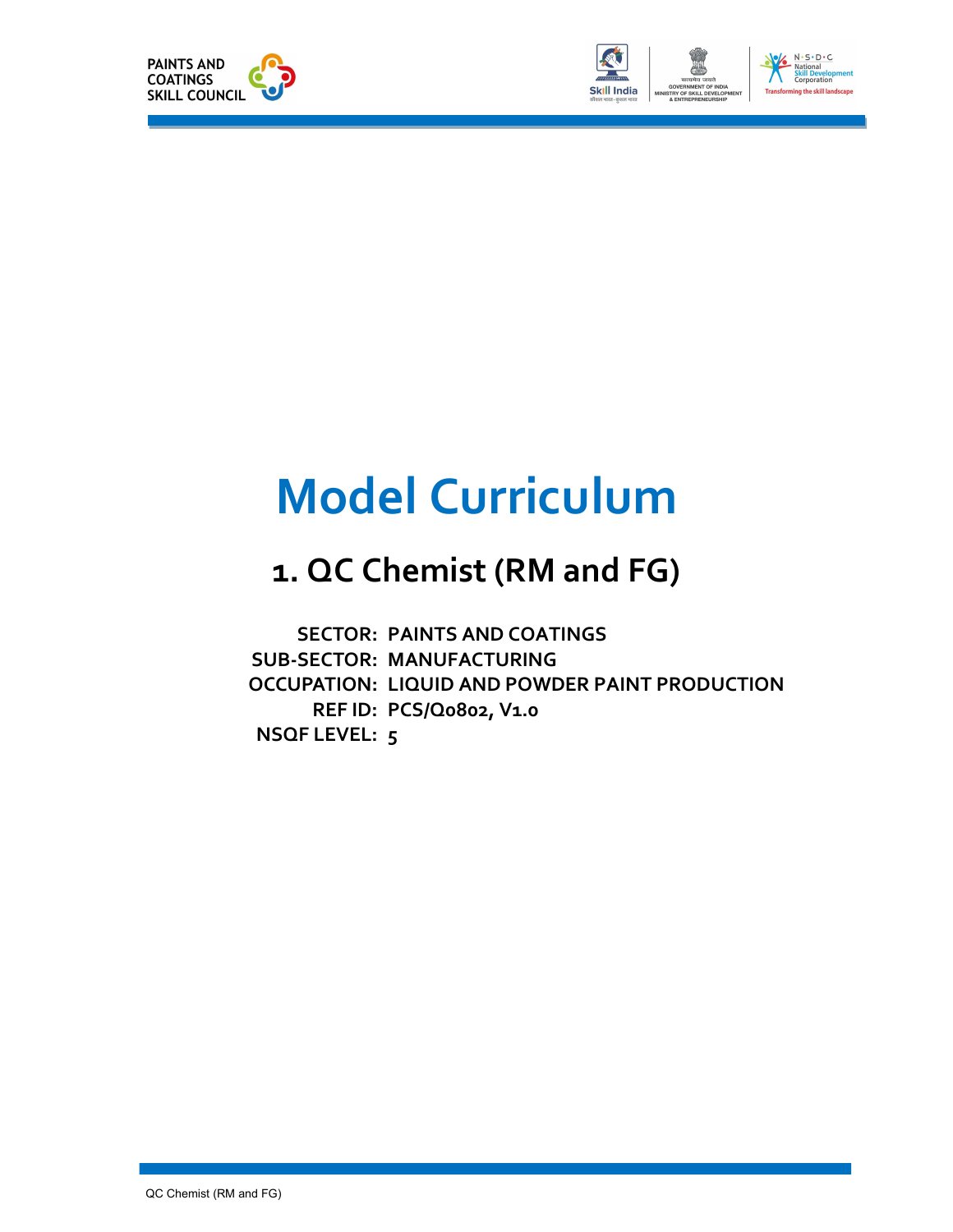



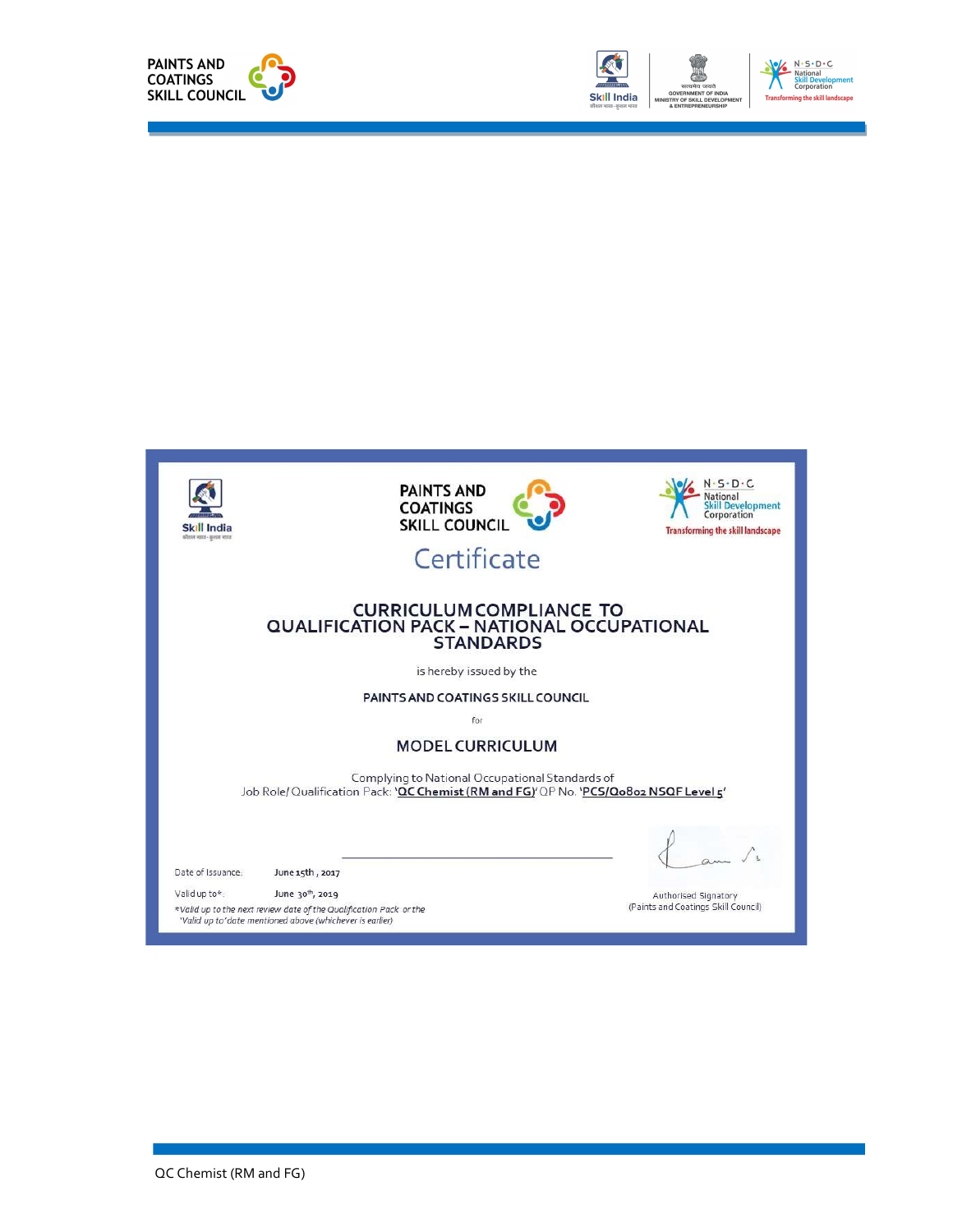



### TABLE OF CONTENTS

| 1. Curriculum                    | 01 |
|----------------------------------|----|
| 2. Trainer Prerequisites         | оқ |
| 3. Annexure: Assessment Criteria | ο6 |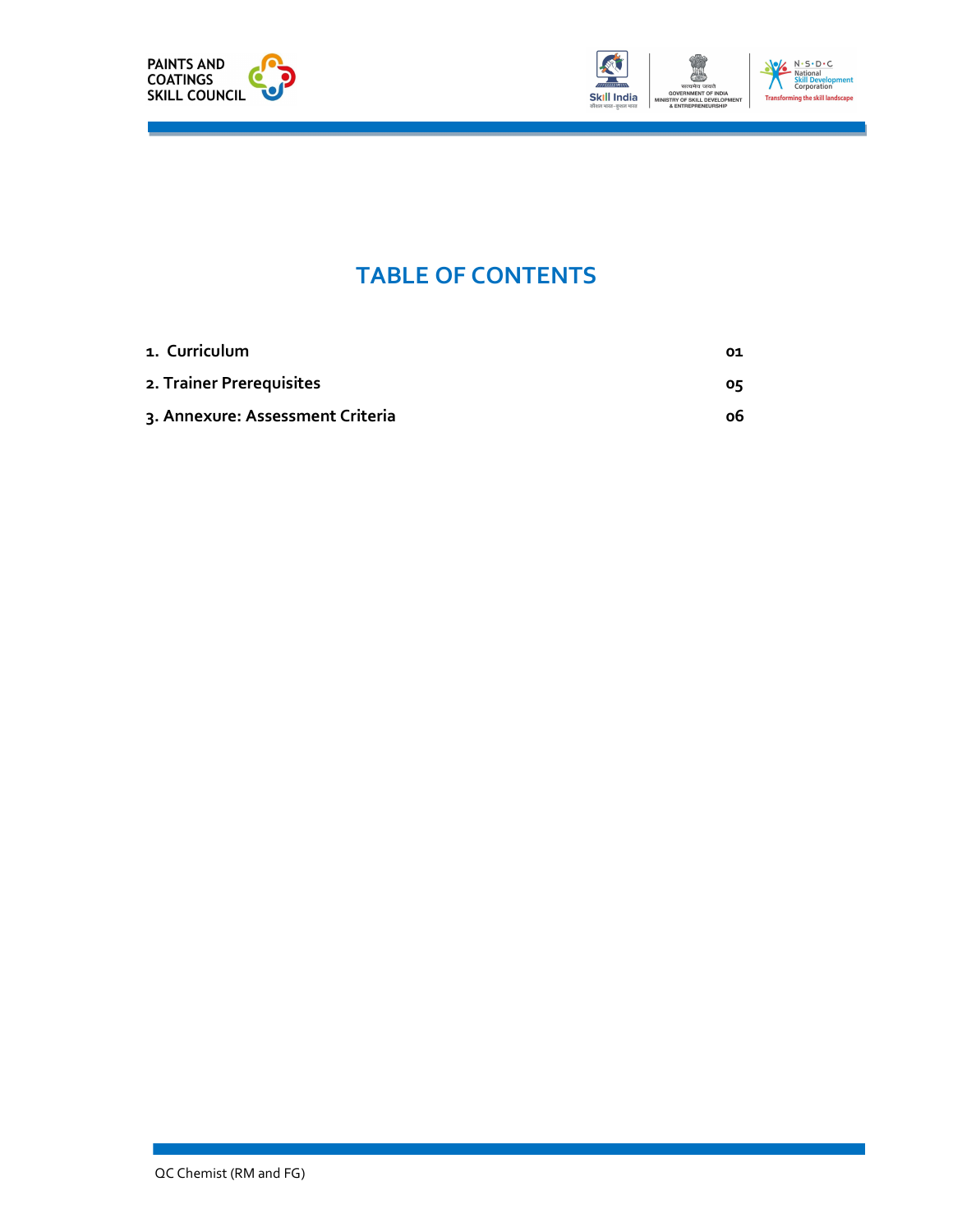



# QC Chemist (RM and FG)

#### CURRICULUM / SYLLABUS

This program is aimed at training candidates for the job of a "QC Chemist (RM and FG)", in the "Paints and Coatings" Sector/Industry and aims at building the following key competencies amongst the learner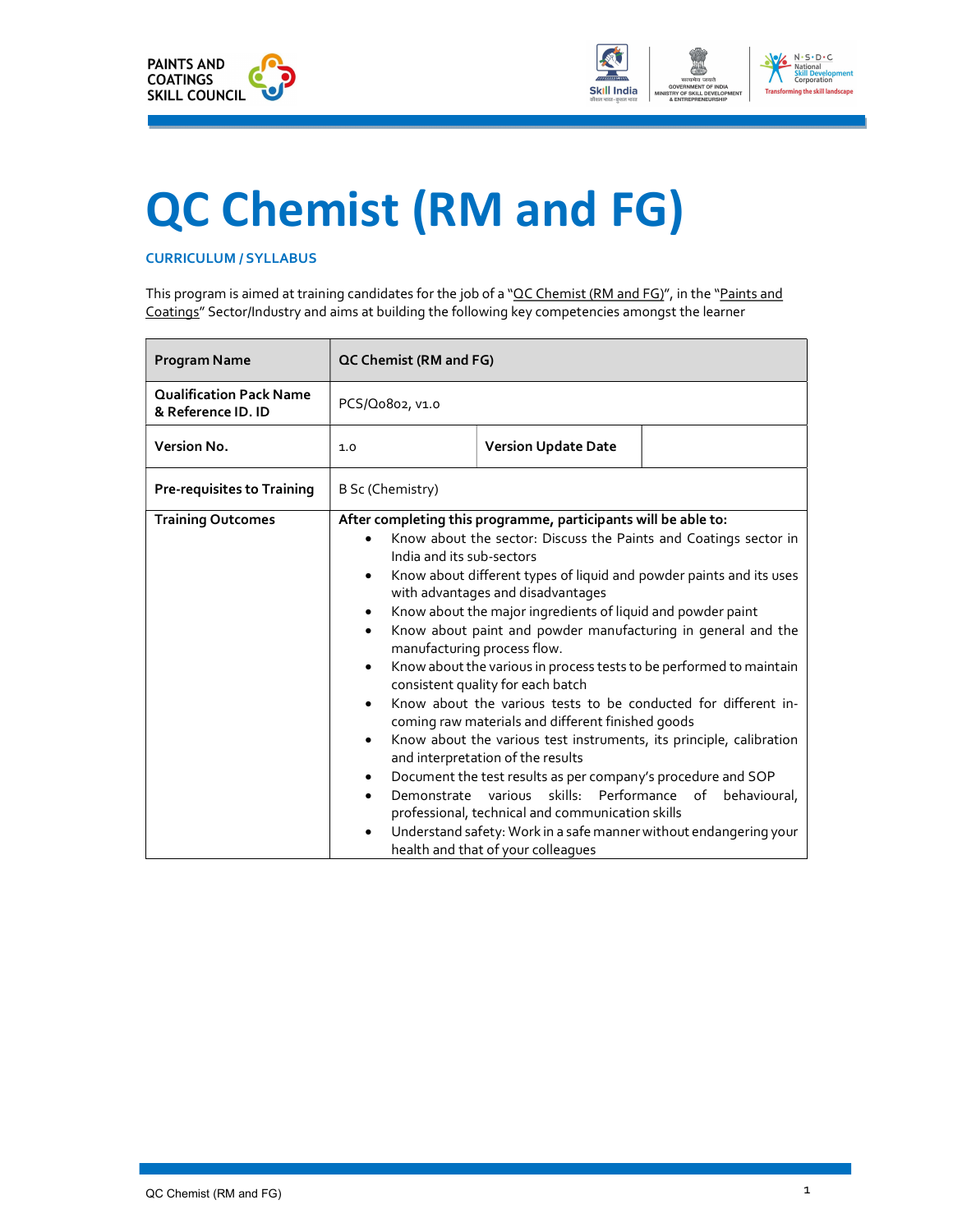



 This course encompasses 5 out of 5 National Occupational Standards (NOS) of "QC Chemist (RM and FG)" Qualification Pack issued by "Paints and Coatings Skill Council".

| Sr.<br>No.     | Module                                                                                                                                                                                                                   | <b>Key Learning Outcomes</b>                                                                                                                                                                                                                                                                                                                                                                                                                                                                                                                                                                                                                                                                                                                                                                                                                                                                                                                                                                                                                                                                                                                                                                                                                                                                         | Equipment<br>Required                                                                           |
|----------------|--------------------------------------------------------------------------------------------------------------------------------------------------------------------------------------------------------------------------|------------------------------------------------------------------------------------------------------------------------------------------------------------------------------------------------------------------------------------------------------------------------------------------------------------------------------------------------------------------------------------------------------------------------------------------------------------------------------------------------------------------------------------------------------------------------------------------------------------------------------------------------------------------------------------------------------------------------------------------------------------------------------------------------------------------------------------------------------------------------------------------------------------------------------------------------------------------------------------------------------------------------------------------------------------------------------------------------------------------------------------------------------------------------------------------------------------------------------------------------------------------------------------------------------|-------------------------------------------------------------------------------------------------|
| $\mathbf 1$    | <b>Introduction</b><br><b>Theory Duration</b><br>(hh:mm)<br>6:00<br><b>Practical Duration</b><br>(hh:mm)<br>00:00<br><b>Corresponding NOS</b><br>Code<br>Bridge Module                                                   | • Understand General Discipline in the class<br>room (Do's & Don'ts)<br>Understand the scope of the Paints and<br>$\bullet$<br>Coatings sector in India with its sub sectors<br>Understand the liquid and powder paint<br>٠<br>segment<br>Advantages and benefits and features of<br>various liquid and powder paints as well as<br>its uses and shortcomings<br>Learn and Practice Basic skills of<br>communication                                                                                                                                                                                                                                                                                                                                                                                                                                                                                                                                                                                                                                                                                                                                                                                                                                                                                 | Laptop, white<br>board, marker,<br>projector                                                    |
| $\overline{2}$ | <b>Check quality of</b><br>incoming raw materials<br>and finished goods<br><b>Theory Duration</b><br>(hh:mm)<br>60:00<br><b>Practical Duration</b><br>(hh:mm)<br>110:00<br><b>Corresponding NOS</b><br>Code<br>PCS/No8o2 | • Understand the different types of liquid<br>and powder paints, their characteristics<br>and where they are used<br>• Compare and explain differences between<br>water based and solvent based paints<br>Compare, understand and explain the<br>differences between the various resin<br>systems used<br>Understand the components of liquid<br>$\bullet$<br>paints and powder paints and their<br>chemistry<br>Understand general chemistry of the<br>major paint ingredients<br>Learn basics of liquid and powder paint<br>$\bullet$<br>manufacture<br>Learn the tests to be conducted on<br>different incoming raw materials and<br>finished goods<br>Learn to read and understand the raw<br>material<br>technical<br>data<br>sheet,<br>specifications and MSDS<br>Learn to identify tests to be conducted on<br>the finished goods as per the product/<br>customer specification<br>Understand the correct sampling process<br>Learn the correct calibration process of the<br>instrument before use<br>Conduct tests as per the standard/agreed<br>$\bullet$<br>test procedure and conditions<br>Maintain the data base of the test results<br>and identify opportunities for continuous<br>improvement<br>Suggest corrective and preventive actions<br>for materials not meeting requirement | Laptop, white<br>board, marker,<br>projector, first aid<br>kit.<br>Various test<br>instruments. |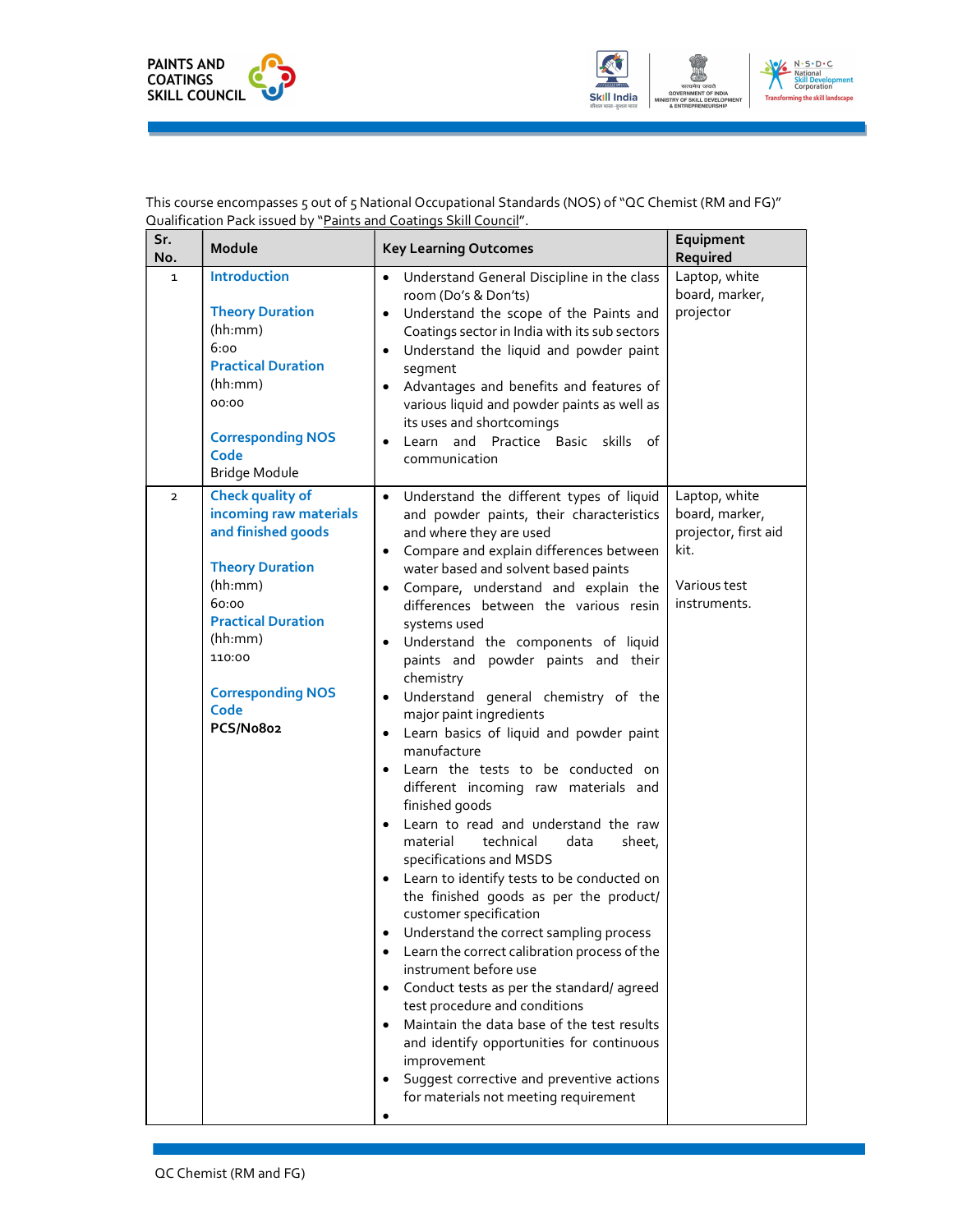





| Sr.<br>No. | Module                                                                                                                                                                                                    | <b>Key Learning Outcomes</b>                                                                                                                                                                                                                                                                                                                                                                                                                   | Equipment<br>Required                        |
|------------|-----------------------------------------------------------------------------------------------------------------------------------------------------------------------------------------------------------|------------------------------------------------------------------------------------------------------------------------------------------------------------------------------------------------------------------------------------------------------------------------------------------------------------------------------------------------------------------------------------------------------------------------------------------------|----------------------------------------------|
|            |                                                                                                                                                                                                           | Retain batch samples for the specified<br>$\bullet$<br>time<br>Maintain all test instruments as per the<br>$\bullet$<br>recommended maintenance procedure<br>suggested by the manufacturer or the<br>company's SOP<br>Communicate with colleagues/supervisor<br>$\bullet$<br>regarding the operation at each stage                                                                                                                             |                                              |
| 3          | Co-ordinate with<br>colleagues and/or<br>customers<br><b>Theory Duration</b><br>(hh:mm)<br>08:00<br><b>Practical Duration</b><br>(hh:mm)<br>04:00<br><b>Corresponding NOS</b><br>Code<br>PCS/N9901        | Understand customer requirements and<br>$\bullet$<br>specifications<br>Learn about various performance<br>indicators, meaning of targets ad<br>timelines and how to communicate about<br>these with your colleagues and customers<br>Learn appropriate behavioural skills whilst<br>٠<br>dealing with colleagues/co-workers<br>Learn how you can contribute to<br>$\bullet$<br>improving customer satisfaction                                 | Laptop, white<br>board, marker,<br>projector |
| 4          | <b>Maintain standards of</b><br>product / service quality<br><b>Theory Duration</b><br>(hh:mm)<br>12:00<br><b>Practical Duration</b><br>(hh:mm)<br>10:00<br><b>Corresponding NOS</b><br>Code<br>PCS/N9902 | • Learn about quality requirements for<br>manufacturing process<br>Understand how quality is defined, various<br>٠<br>tests and their acceptance criteria, and<br>how standards can be achieved<br>Learn about various equipment used for<br>٠<br>quality tests and how to use them<br>Learn to meet and exceed quality<br>requirements of a customer                                                                                          | Laptop, white<br>board, marker,<br>projector |
| 5          | <b>Maintain OH&amp;S</b><br>standards and follow<br>environmental<br>standards<br><b>Theory Duration</b><br>(hh:mm)<br>6:00<br><b>Practical Duration</b><br>(hh:mm)<br>16:00                              | • Learn about health hazards of chemicals/<br>ingredients used in paint manufacturing<br>• Learn the use and importance of personal<br>protective equipment<br>Learn to handle chemical, powder<br>$\bullet$<br>materials, tools and equipment in a safe<br>manner<br>Minimising risks of inhalation injury<br>$\bullet$<br>Become aware of hazards in liquid paint<br>$\bullet$<br>manufacturing process and how to<br>prevent/eliminate them | Laptop, white<br>board, marker,<br>projector |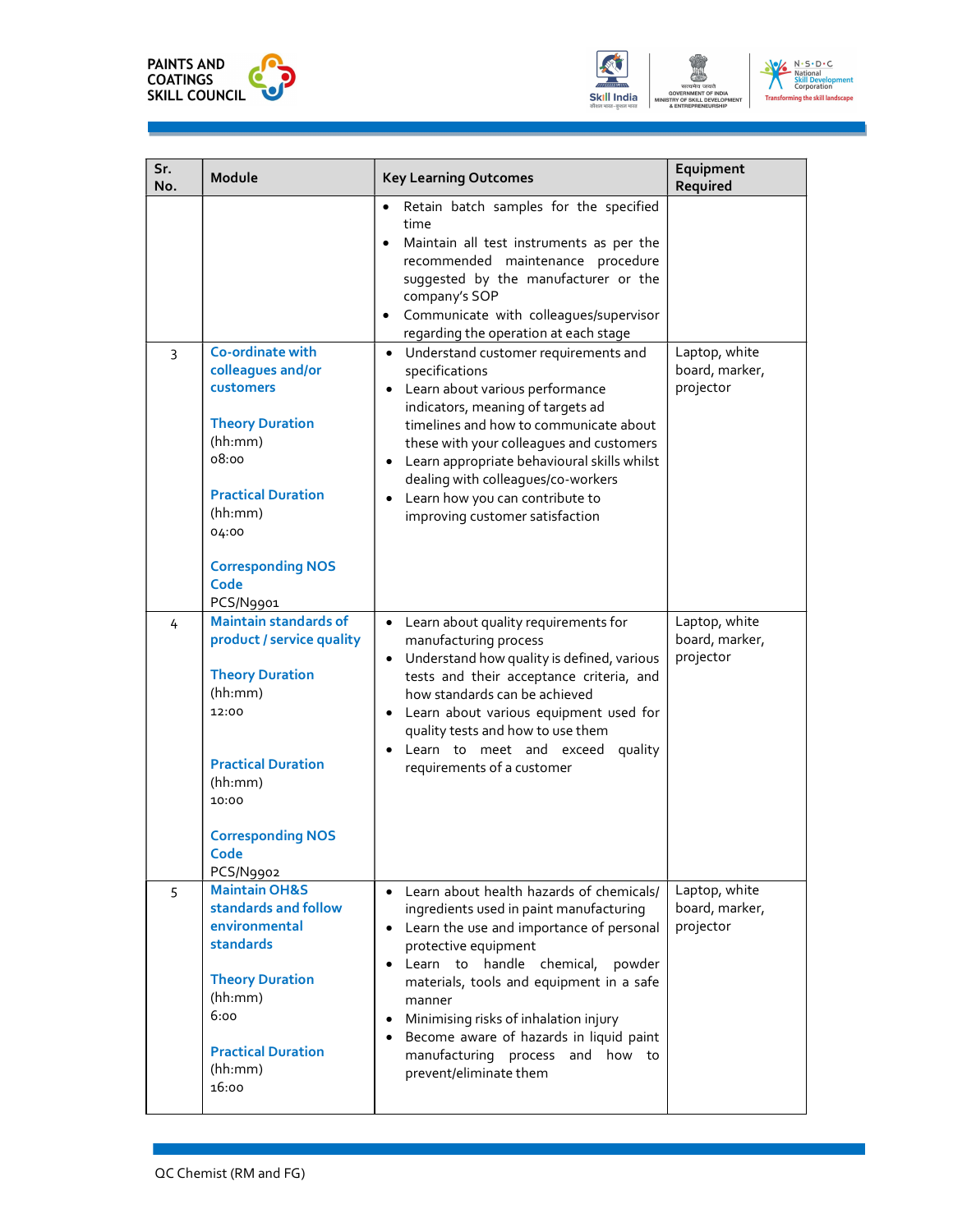





| Sr.<br>No. | Module                                                  | <b>Key Learning Outcomes</b>                                                                                                                                                                                             | Equipment<br>Required                        |
|------------|---------------------------------------------------------|--------------------------------------------------------------------------------------------------------------------------------------------------------------------------------------------------------------------------|----------------------------------------------|
|            | <b>Corresponding NOS</b><br>Code<br>PCS/N9903           | • Understand methods and precautions to<br>be taken for safe disposal of waste<br>generated in the process<br>Learn about safety signs in a plant<br>$\bullet$<br>environment and how to interpret and<br>adhere to them |                                              |
| 6          | <b>Maintain IPR of</b><br>organisation and<br>customers | Learn to explain the meaning of IPR and<br>the various confidential information and<br>trade secrets in an organisation<br>Understand why protection of IPR and<br>$\bullet$                                             | Laptop, white<br>board, marker,<br>projector |
|            | <b>Theory Duration</b><br>(hh:mm)<br>04:00              | trade secrets are critical for a business<br>Learn about your responsibilities in<br>$\bullet$<br>maintaining IPR and trade secrets of your<br>organisation and customers                                                |                                              |
|            | <b>Practical Duration</b><br>(hh:mm)<br>04:00           |                                                                                                                                                                                                                          |                                              |
|            | <b>Corresponding NOS</b><br>Code<br>PCS/N9904           |                                                                                                                                                                                                                          |                                              |
|            | <b>Total Duration</b>                                   | Unique Equipment Required:<br>First aid kit                                                                                                                                                                              |                                              |
|            | <b>Theory Duration</b><br>96:00                         |                                                                                                                                                                                                                          |                                              |
|            | <b>Practical Duration</b><br>144:00                     |                                                                                                                                                                                                                          |                                              |

Grand Total Course Duration: 240Hours, 0 Minutes

(This syllabus/ curriculum has been approved by Paints and Coatings Skill Council)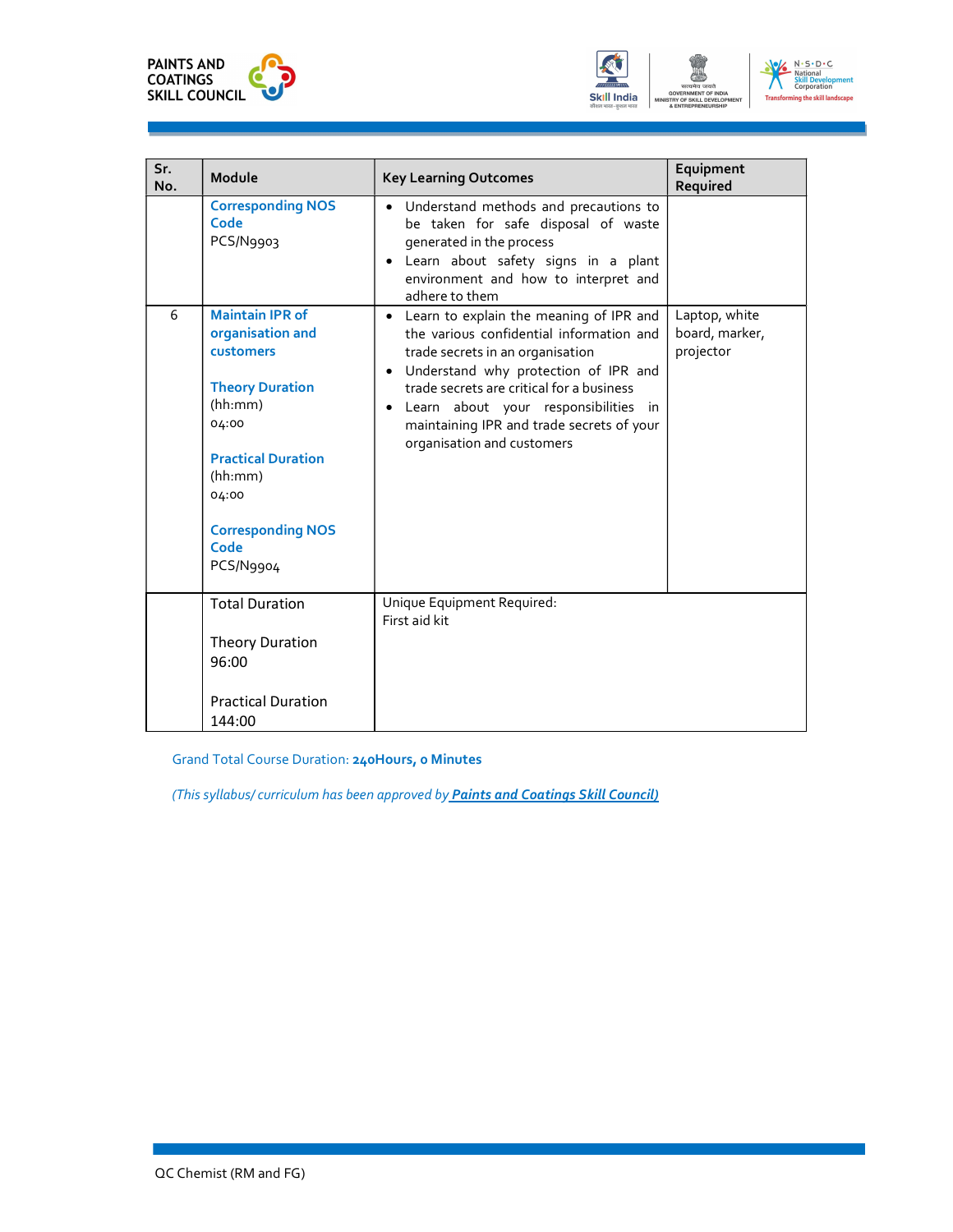

### Trainer Prerequisites for Job role: "QC Chemist (RM and FG)" mapped to Qualification Pack: "PCS/Q0802, v1.0"

| Sr.<br>No.     | Area                                     | <b>Details</b>                                                                                                                                                                                                                |
|----------------|------------------------------------------|-------------------------------------------------------------------------------------------------------------------------------------------------------------------------------------------------------------------------------|
| $\mathbf{1}$   | Description                              | A QC Chemist (RM and FG) is an individual who conducts specified tests and<br>measurements on raw materials when they arrive from suppliers and vendors<br>and also certifies that the finished goods are ready for despatch. |
| $\overline{2}$ | Personal<br>Attributes                   | A QC Chemist (RM and FG) should have have ability to work in a factory<br>environment where high level of mobility is required to collect samples, conduct<br>tests and run sample checks.                                    |
| 3              | Minimum<br>Educational<br>Qualifications | B Sc (Chemistry/ Paint Technology)                                                                                                                                                                                            |
| 4a             | Domain<br>Certification                  | Certified for Job Role: "OC Chemist (RM and FG)" mapped to OP: "PCS/Q0802,<br>v1.0". Minimum accepted score is 80%                                                                                                            |
| 4b             | Platform<br>Certification                | Recommended that the Trainer is certified for the Job Role: "Trainer", mapped<br>to the Qualification Pack: "SSC/Q1402". Minimum accepted % as per<br>respective SSC quidelines is 70%.                                       |
| 5              | Experience                               | 5-year experience in laboratory or manufacturing and relevant training<br>٠<br>or teaching experience.                                                                                                                        |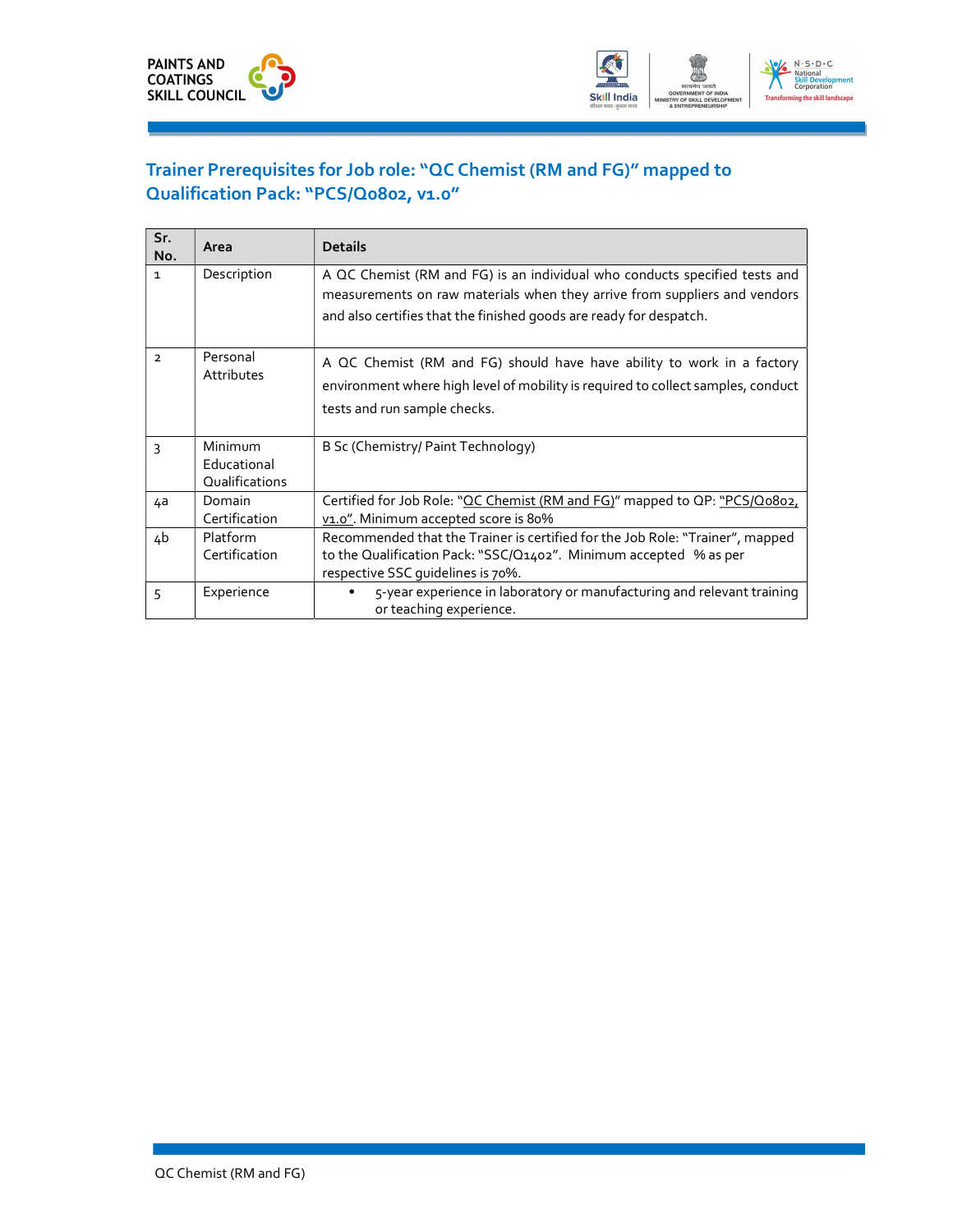

#### Annexure: Assessment Criteria

| <b>Assessment Criteria</b>  |                                     |
|-----------------------------|-------------------------------------|
| Job Role                    | <sup>1</sup> QC Chemist (RM and FG) |
| <b>Qualification Pack</b>   | PCS/Q0802, v1.0                     |
| <b>Sector Skill Council</b> | <b>Paints and Coatings</b>          |

| Sr. No. | <b>Guidelines for Assessment</b>                                                                                                                                                                                                                                                            |
|---------|---------------------------------------------------------------------------------------------------------------------------------------------------------------------------------------------------------------------------------------------------------------------------------------------|
|         | Criteria for assessment for each Qualification Pack will be created by the Sector Skill Council. Each<br>Performance Criteria (PC) will be assigned marks proportional to its importance in NOS. SSC will also lay<br>down proportion of marks for Theory and Skills Practical for each PC. |
|         | The assessment for the theory part will be based on knowledge bank of questions created by the SSC.                                                                                                                                                                                         |
|         | Individual assessment agencies will create unique question papers for theory part for each candidate at<br>each examination/training centre (as per assessment criteria below)                                                                                                              |
|         | Individual assessment agencies will create unique evaluations for skill practical for every student at each<br>examination/training center based on this criteria                                                                                                                           |
|         | To pass the Qualification Pack, every trainee should score a minimum of 60% in aggregate and each NOS                                                                                                                                                                                       |
| 6       | In case of successfully passing only certain number of NOS's, the trainee is eligible to take subsequent<br>assessment on the balance NOS's to pass the Qualification Pack.                                                                                                                 |

| PC1.<br>prepare sample lots for testing of<br>different types of raw materials including<br>packaging materials, as per sampling<br>0.5<br>procedure fro a given quantity or weight<br>0.7<br>0.2<br>PC <sub>2</sub> .<br>retract and collect samples from<br>the bags, liquid containers or tankers and<br>0.2<br>0.5<br>0.7<br>packaging materials<br>PC <sub>3</sub> .<br>document the sample details and<br>prepare bags/ modules of the sample<br>collected<br>0.5<br>0.7<br>0.2<br>PC4.<br>mark and label the samples as per<br><b>PCS/N0801</b><br>standard quality management procedure<br>0.7<br>0.2<br>0.5<br>Check quality of<br>PC5.<br>avoid contamination of samples<br>0.7<br>0.2<br>0.5<br>incoming<br>raw<br>PC6.<br>seal and send samples for testing to<br>materials<br>and<br>0.7<br>0.2<br>0.5<br>laboratory<br>finished goods<br>follow prescribed Quality<br><b>PC7.</b><br>0.7<br>0.2<br>0.5<br><b>Managment Systems</b><br>identify the most appropriate<br>PC8.<br>equipment for QC testing as per standard<br>quality management procedure, e.g., for<br>solvent, or packaging material (plastic, tin,<br>carton) or for extender powder or resin<br>0.7<br>0.2<br>0.5<br>PC9.<br>use recommended test and<br>measurement process manual for tesing the | <b>Performance Criteria</b> | <b>Total</b><br><b>Marks</b><br>(250) | Out<br>of | <b>Theory</b> | <b>Skills</b><br><b>Practical</b> |
|------------------------------------------------------------------------------------------------------------------------------------------------------------------------------------------------------------------------------------------------------------------------------------------------------------------------------------------------------------------------------------------------------------------------------------------------------------------------------------------------------------------------------------------------------------------------------------------------------------------------------------------------------------------------------------------------------------------------------------------------------------------------------------------------------------------------------------------------------------------------------------------------------------------------------------------------------------------------------------------------------------------------------------------------------------------------------------------------------------------------------------------------------------------------------------------------------------------------------------------------------------------------------------|-----------------------------|---------------------------------------|-----------|---------------|-----------------------------------|
| create paint batch and record any<br>PC10.<br>R&D changes<br>0.7<br>0.2<br>0.5                                                                                                                                                                                                                                                                                                                                                                                                                                                                                                                                                                                                                                                                                                                                                                                                                                                                                                                                                                                                                                                                                                                                                                                                     | sample                      |                                       | 0.7       | 0.2           | 0.5                               |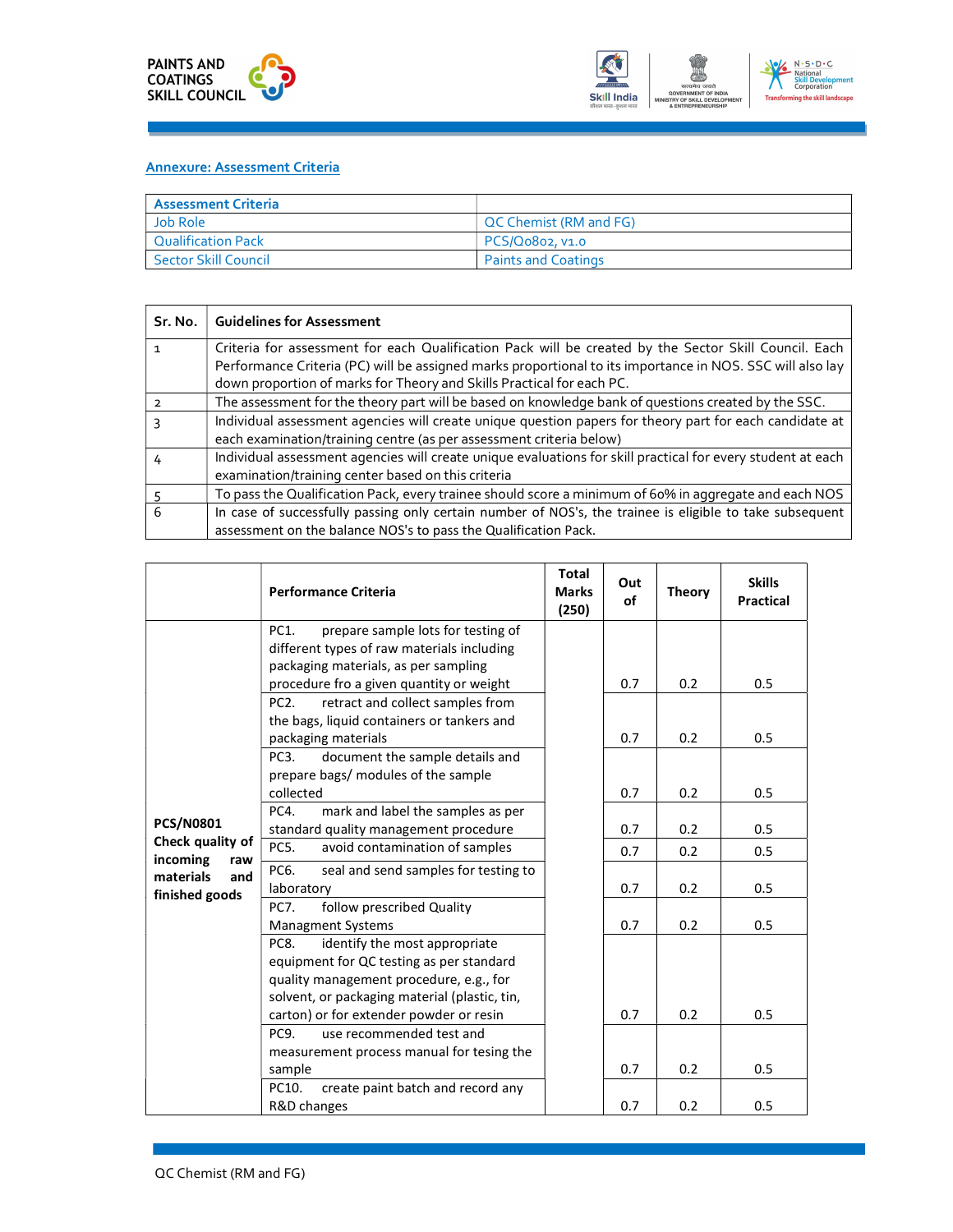





| <b>Performance Criteria</b>                                                                                                                                                   | <b>Total</b><br><b>Marks</b><br>(250) | Out<br>of    | <b>Theory</b> | <b>Skills</b><br>Practical |
|-------------------------------------------------------------------------------------------------------------------------------------------------------------------------------|---------------------------------------|--------------|---------------|----------------------------|
| PC11.<br>follow ISO standards as applicable                                                                                                                                   |                                       | $\mathbf{1}$ | 0.2           | 0.8                        |
| PC12.<br>use designated space for sample<br>storage as per recommended standards,<br>such as ambient temperature, moisture                                                    |                                       |              |               |                            |
| level, pests, theft and fire safety                                                                                                                                           |                                       | $\mathbf{1}$ | 0.2           | 0.8                        |
| if possible, suggest remedy for<br>PC13.<br>materials that have failed tests                                                                                                  |                                       | $\mathbf{1}$ | 0.2           | 0.8                        |
| conduct regular and exceptional<br>PC14.<br>testing as per the established standards for<br>specific product categories<br>test for rentention period of<br>PC15.             |                                       | $\mathbf{1}$ | 0.2           | 0.8                        |
| materials as well as specified quality for<br>production                                                                                                                      |                                       | 1            | 0.2           | 0.8                        |
| conduct tests such as specific<br>PC16.<br>gravity, water content, evaporation ratio,<br>etc. for solvent                                                                     |                                       | $\mathbf{1}$ | 0.2           | 0.8                        |
| conduct tests on powders such as<br>PC17.<br>appearance, colour, brightness, water,<br>purity                                                                                 |                                       | 1            | 0.2           | 0.8                        |
| conduct practical trials for<br>PC18.<br>recommended raw materials samples and<br>check against prescribed standards and                                                      |                                       |              |               |                            |
| declared standards                                                                                                                                                            |                                       | $\mathbf{1}$ | 0.2           | 0.8                        |
| conduct checks on drying time,<br>PC19.<br>viscosity, solid content, etc.                                                                                                     |                                       | $\mathbf 1$  | 0.2           | 0.8                        |
| PC20.<br>conduct tests on packaging<br>materials, e.g., look, appearance, weight,<br>dimension, drop test, bursting strength of<br>carton, ply-strength, age classifying test |                                       | $\mathbf{1}$ | 0.2           | 0.8                        |
| use brightness meter, melting point<br>PC21.<br>meter, gas liquid chromatography for<br>solvent test, mositure analyser, Karl-Fischer                                         |                                       |              |               |                            |
| instrument for water content, etc.<br>PC22.<br>analyse the results and findings and<br>suggest appropriate corrective action in<br>consultantation with manufacturing /       |                                       | $\mathbf{1}$ | 0.2           | 0.8                        |
| production incharge<br>conduct regular and exceptional<br>PC23.                                                                                                               |                                       | $\mathbf{1}$ | 0.2           | 0.8                        |
| testing as per the established standards for<br>specific product categories<br>use dispersion guage<br>PC24.                                                                  |                                       | $\mathbf{1}$ | 0.2           | 0.8                        |
|                                                                                                                                                                               |                                       | $\mathbf 1$  | 0.2           | 0.8                        |
| PC25.<br>measure viscosity using instrument<br>such as rotothinner                                                                                                            |                                       | $\mathbf{1}$ | 0.2           | 0.8                        |
| PC26.<br>use glossometer for checking gloss<br>level                                                                                                                          |                                       | $\mathbf 1$  | 0.2           | 0.8                        |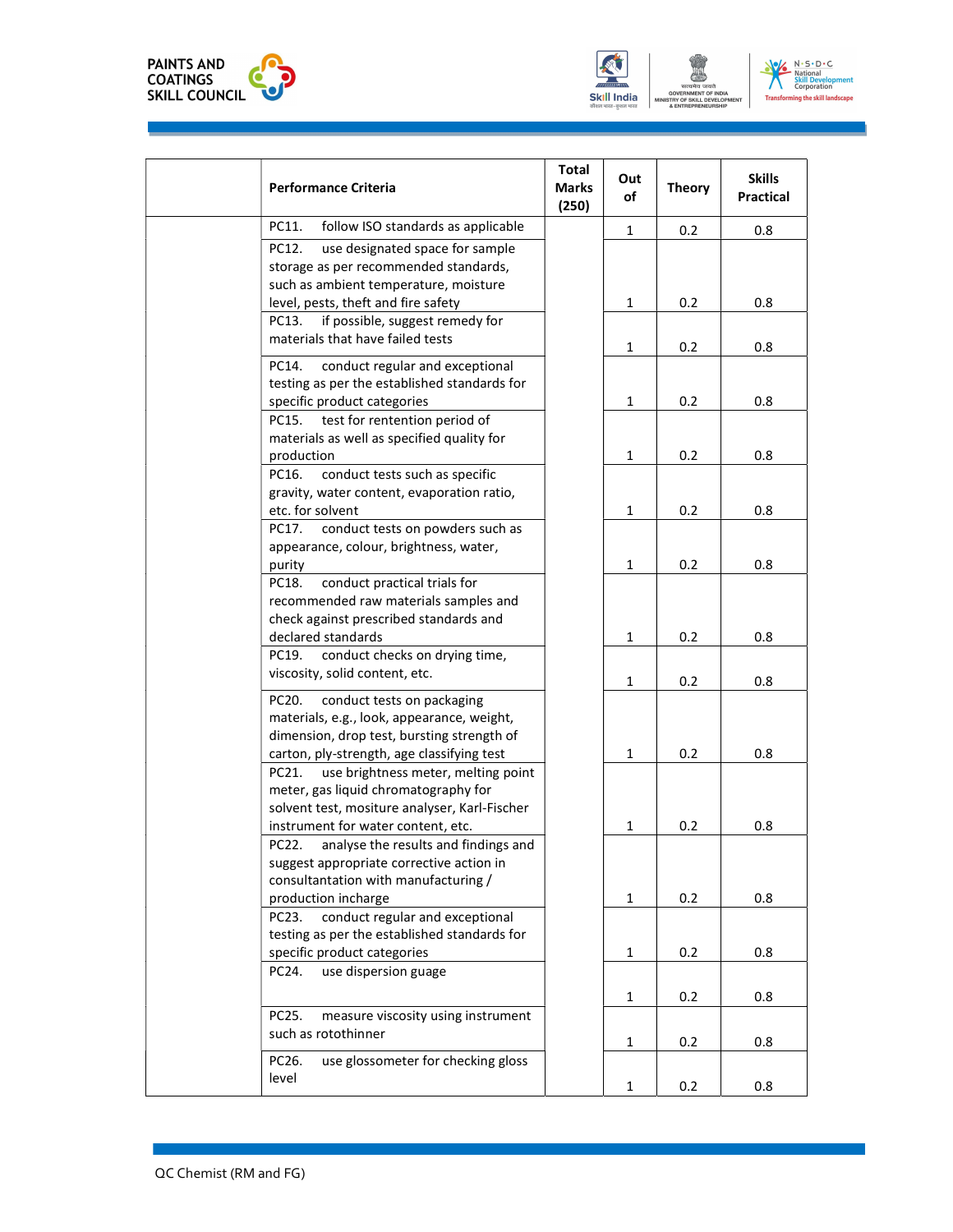





| <b>Performance Criteria</b>                                              | <b>Total</b><br><b>Marks</b><br>(250) | Out<br>of    | <b>Theory</b> | <b>Skills</b><br><b>Practical</b> |
|--------------------------------------------------------------------------|---------------------------------------|--------------|---------------|-----------------------------------|
| PC27.<br>use Elcometer for film thickness                                |                                       |              |               |                                   |
| test                                                                     |                                       | $\mathbf{1}$ | 0.2           | 0.8                               |
| PC28.<br>check performance on wall or metal                              |                                       |              |               |                                   |
| or wood for the paint type                                               |                                       | $\mathbf{1}$ | 0.2           | 0.8                               |
| check corrosion resistance in salt-<br>PC29.                             |                                       |              |               |                                   |
| spray chamber                                                            |                                       |              |               |                                   |
| PC30.<br>check UV resistance using                                       |                                       | 1            | 0.2           | 0.8                               |
| weatherometer                                                            |                                       |              |               |                                   |
|                                                                          |                                       | $\mathbf{1}$ | 0.2           | 0.8                               |
| conduct pencil hardness test<br>PC31.                                    |                                       |              |               |                                   |
|                                                                          |                                       | $\mathbf{1}$ | 0.2           | 0.8                               |
| PC32.<br>use stone chip resistence machine                               |                                       |              |               |                                   |
| for resistance to gravel, etc.                                           |                                       | 1            | 0.2           | 0.8                               |
| use barcoding machine<br>PC33.                                           |                                       |              |               |                                   |
|                                                                          |                                       | 1            | 0.2           | 0.8                               |
| PC34.<br>use incubation chamber for logevity                             |                                       |              |               |                                   |
| test                                                                     |                                       | $\mathbf{1}$ | 0.2           | 0.8                               |
| use ambient guage to measure<br>PC35.                                    |                                       |              |               |                                   |
| surface condition before applying panis and                              |                                       |              |               |                                   |
| coats                                                                    |                                       | $\mathbf{1}$ | 0.2           | 0.8                               |
| analyse the results and findings and<br>PC36.                            |                                       |              |               |                                   |
| suggest appropriate corrective action in                                 |                                       |              |               |                                   |
| consultantation with manufacturing /                                     |                                       |              |               |                                   |
| production incharge<br>PC37. ensure zero defect in finished              |                                       | 1            | 0.2           | 0.8                               |
| product as per specified standards                                       |                                       |              |               |                                   |
|                                                                          |                                       | 1            | 0.2           | 0.8                               |
| check packaging of finished goods,<br>PC38.                              |                                       |              |               |                                   |
| e.g., type of packaging, damage, etc.                                    |                                       | $\mathbf{1}$ | 0.2           | 0.8                               |
| PC39.<br>check lablelling is accurate and as                             |                                       |              |               |                                   |
| per agreed/ spcified standards for the batch                             |                                       | 1            | 0.2           | 0.8                               |
| PC40.<br>ensure timely and safe dispatch of                              |                                       |              |               |                                   |
| batch of finished goods to warehouse,                                    |                                       |              |               |                                   |
| without any logistics damage                                             |                                       | $\mathbf{1}$ | 0.2           | 0.8                               |
| record results and findings as per<br>PC41.                              |                                       |              |               |                                   |
| the established reporting and                                            |                                       |              |               |                                   |
| documentation templates<br>PC42.                                         |                                       | 1            | 0.2           | 0.8                               |
| document sample progression,<br>from sampling stage to testing and       |                                       |              |               |                                   |
| production                                                               |                                       | $\mathbf{1}$ | 0.2           | 0.8                               |
| fill and dispatch copies for each<br>PC43.                               |                                       |              |               |                                   |
| batch of samples tested                                                  |                                       | 1            | 0.2           | 0.8                               |
| prepare test conformance reports<br>PC44.                                |                                       |              |               |                                   |
| with pass or reject outcomes                                             |                                       |              |               |                                   |
|                                                                          |                                       | $\mathbf{1}$ | 0.2           | 0.8                               |
| record batch test results against<br>PC45.<br>prescribed tolerance level |                                       |              |               |                                   |
|                                                                          |                                       | $\mathbf{1}$ | 0.2           | 0.8                               |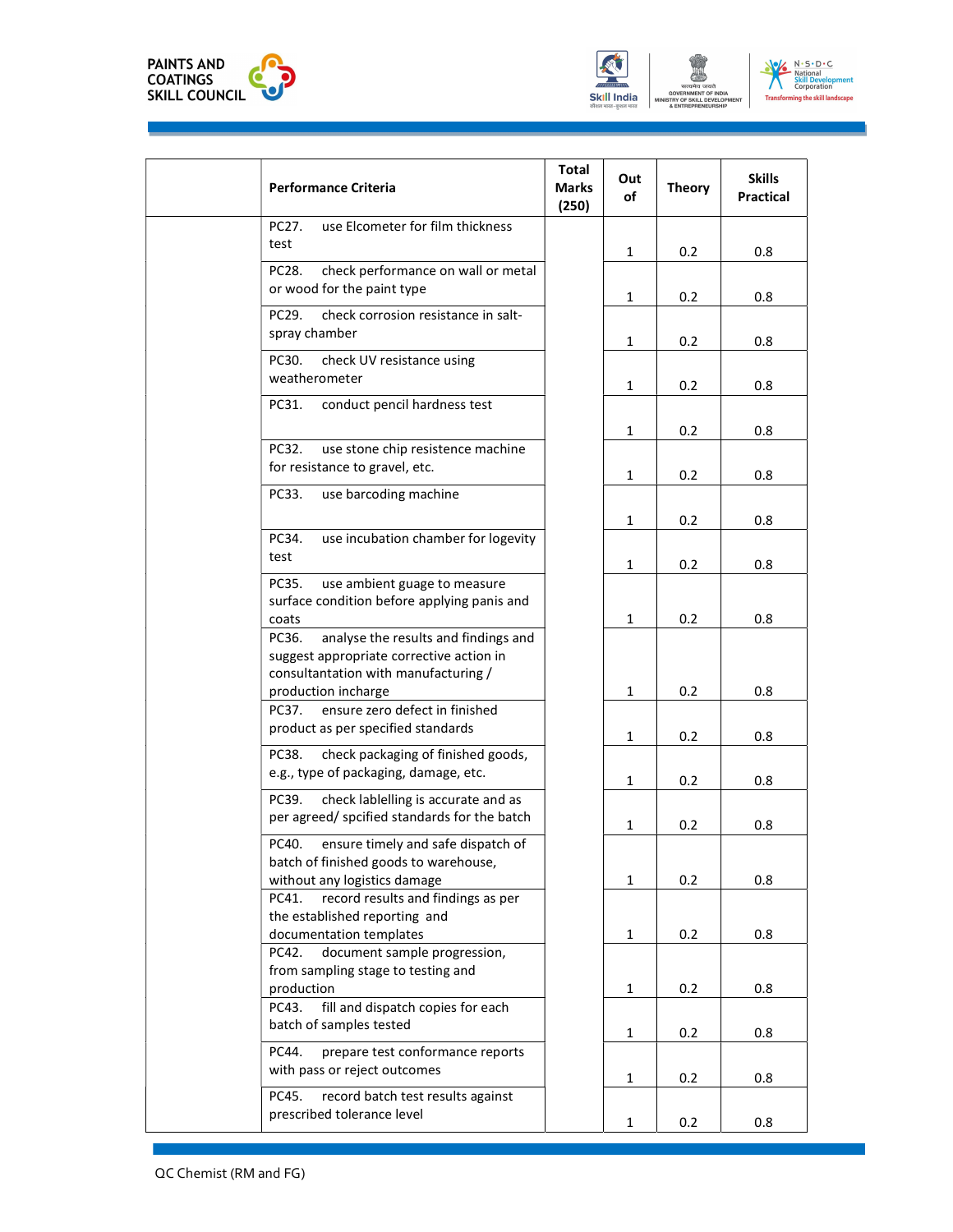



| <b>Performance Criteria</b>                   | <b>Total</b><br><b>Marks</b><br>(250) | Out<br>of    | <b>Theory</b> | <b>Skills</b><br>Practical |
|-----------------------------------------------|---------------------------------------|--------------|---------------|----------------------------|
| PC46.<br>ensure data and process integrity    |                                       |              |               |                            |
|                                               |                                       | 1            | 0.2           | 0.8                        |
| calibrate the testing equipments for<br>PC47. |                                       |              |               |                            |
| QC check periodically as per the standards    |                                       | $\mathbf{1}$ | 0.2           | 0.8                        |
| identify defective equipment and<br>PC48.     |                                       |              |               |                            |
| take appropriate corrective actions           |                                       | $\mathbf{1}$ | 0.2           | 0.8                        |
| clean the lab periodically, as per<br>PC49.   |                                       |              |               |                            |
| prescribed standards                          |                                       | 1            | 0.2           | 0.8                        |
| PC50.<br>clean the test apparatus as per      |                                       |              |               |                            |
| prescribed standards                          |                                       | $\mathbf{1}$ | 0.2           | 0.8                        |
| dispose materials to plant in usable<br>PC51. |                                       |              |               |                            |
| condition                                     |                                       | $\mathbf{1}$ | 0.2           | 0.8                        |
| PC52.<br>maintain lab safety standards        |                                       | 1            | 0.2           | 0.8                        |
| PC53.<br>stacking and labelling of samples as |                                       |              |               |                            |
| per prescribed standards                      |                                       | 1            | 0.2           | 0.8                        |
| <b>POINTS</b>                                 |                                       | 50           | 10.6          | 39.4                       |
| <b>TOTAL POINTS</b>                           |                                       |              | 50            |                            |

|                                        | <b>Performance Criteria</b>                                                                                    | <b>Total</b><br><b>Marks</b><br>(250) | Out of | <b>Theory</b> | <b>Skills</b><br><b>Practical</b> |
|----------------------------------------|----------------------------------------------------------------------------------------------------------------|---------------------------------------|--------|---------------|-----------------------------------|
|                                        | PC1. receive job order and instructions<br>from reporting superior                                             |                                       | 0.5    | 0.0           | 0.5                               |
|                                        | work<br>PC2. understand<br>output<br>the<br>performance<br>requirements, targets,<br>indicators and incentives |                                       | 2.0    | 0.5           | 1.5                               |
|                                        | PC3. deliver quality work on time and<br>report any anticipated reasons for delays                             |                                       | 2.0    | 0.5           | 1.5                               |
|                                        | PC4. escalate unresolved problems or<br>complaints to the relevant senior                                      |                                       | 2.0    | 0.5           | 1.5                               |
| <b>PCS/N9901</b><br>Coordinate<br>with | PC5. communicate<br>and<br>maintenance<br>repair schedule proactively to<br>the<br>superior                    |                                       | 2.0    | 0.5           | 1.5                               |
| colleagues and/or                      | PC6, receive feedback on work standards                                                                        | 50                                    | 1.0    | 0.0           | 1.0                               |
| customers                              | PC7. document the completed work<br>schedule and handover to the superior                                      |                                       | 2.0    | 0.5           | 1.5                               |
|                                        | PC8. exhibit trust, support and respect to<br>all the colleagues in the workplace                              |                                       | 1.0    | 0.25          | 0.75                              |
|                                        | PC9, aim to achieve smooth workflow                                                                            |                                       | 2.0    | 0.5           | 1.5                               |
|                                        | PC10. help and assist colleagues with<br>information and knowledge                                             |                                       | 1.0    | 0.0           | 1.0                               |
|                                        | PC11. seek assistance from the colleagues<br>when required                                                     |                                       | 1.0    | 0.25          | 0.75                              |
|                                        | PC12. identify the potential and existing<br>conflicts with the colleagues and resolve                         |                                       | 1.0    | 0.25          | 0.75                              |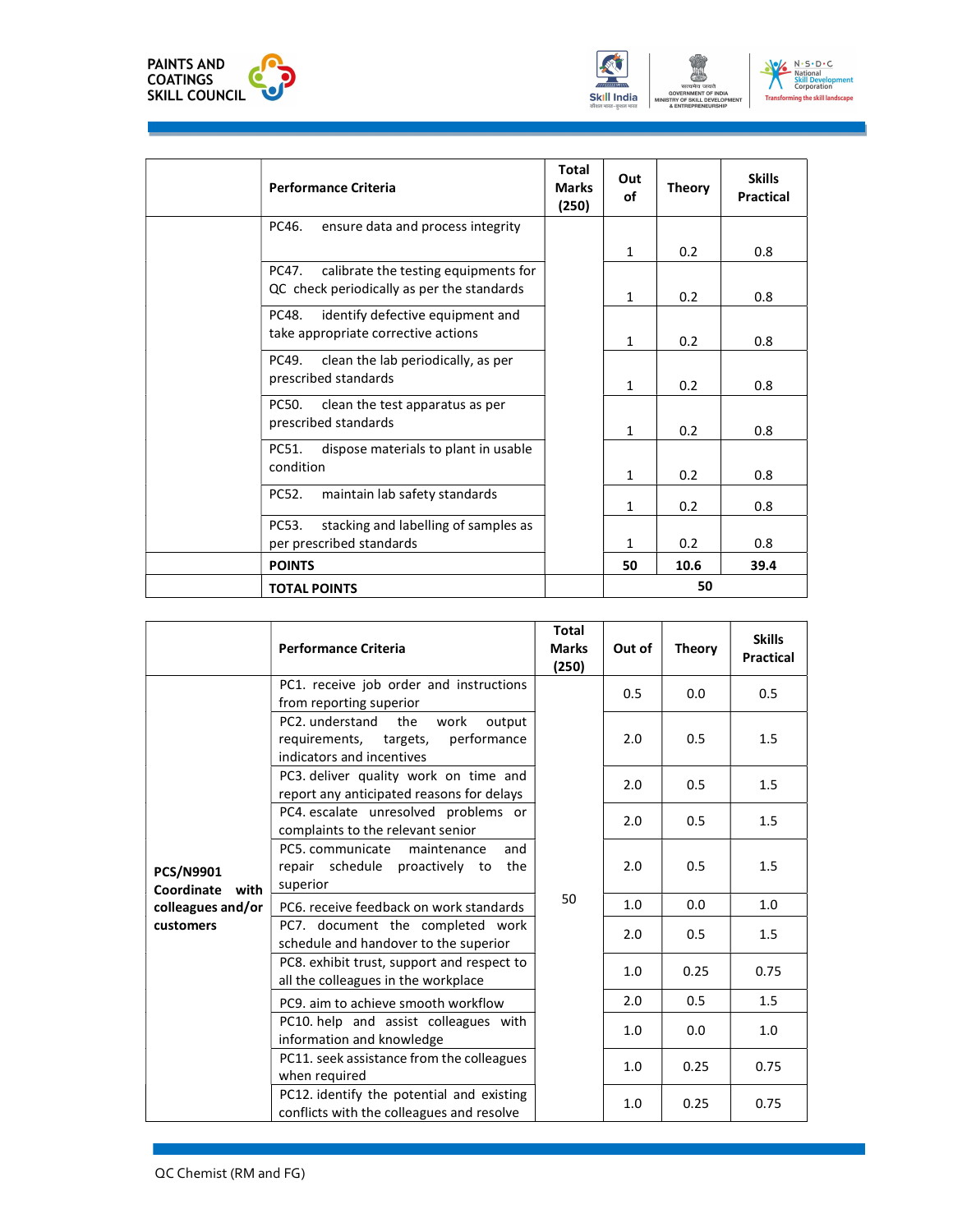



| <b>Performance Criteria</b>                                                                                                                                                             | Total<br><b>Marks</b><br>(250) | Out of | <b>Theory</b> | <b>Skills</b><br><b>Practical</b> |
|-----------------------------------------------------------------------------------------------------------------------------------------------------------------------------------------|--------------------------------|--------|---------------|-----------------------------------|
| PC13. pass on essential information to<br>other colleagues on timely basis                                                                                                              |                                | 1.0    | 0.0           | 1.0                               |
| PC14. maintain the etiquette, use polite<br>language, demonstrate responsible and<br>disciplined behaviors to the colleagues                                                            |                                | 2.0    | 0.5           | $1.5\,$                           |
| PC15. interact with colleagues from<br>different functions clearly and effectively<br>on all aspects to carry out the work among<br>the team and understand the nature of<br>their work |                                | 1.0    | 0.25          | 0.75                              |
| PC16. put team over individual goals and<br>multi task or share work where necessary<br>supporting the colleagues                                                                       |                                | 2.0    | 0.0           | 2.0                               |
| PC17. highlight any errors of colleagues,<br>help to rectify and ensure quality output                                                                                                  |                                | 1.0    | 0.25          | 0.75                              |
| with<br>PC18.<br>work<br>cooperation,<br>communication<br>coordination.<br>and<br>collaboration, with shared goals and<br>supporting each other's performance                           |                                | 1.0    | 0.0           | 1.0                               |
| PC19. ask more<br>questions<br>the<br>to<br>customers and identify their needs                                                                                                          |                                | 1.0    | 0.25          | 0.75                              |
| PC20. possess strong knowledge on the<br>product, services and market                                                                                                                   |                                | 2.0    | 0.5           | 1.5                               |
| PC21. brief the customers clearly on<br>potential costs and hazards                                                                                                                     |                                | 1.0    | 0.25          | 0.75                              |
| PC22. communicate with the customers<br>in a polite, professional and friendly<br>manner                                                                                                |                                | 1.0    | 0.25          | 0.75                              |
| PC23. build effective but impersonal<br>relationship with the customers                                                                                                                 |                                | 0.5    | 0.25          | 0.25                              |
| PC24. ensure the appropriate language<br>and tone are used with customers                                                                                                               |                                | 1.0    | 0.25          | 0.75                              |
| PC25. listen actively and have a two way<br>communication                                                                                                                               |                                | 1.0    | 0.25          | 0.75                              |
| PC26. be sensitive to the gender, cultural<br>and social differences such as modes of<br>greeting, formality, etc.                                                                      |                                | 1.0    | 0.25          | 0.75                              |
| PC27. understand<br>the<br>customer<br>expectations correctly and provide the<br>appropriate products and services                                                                      |                                | 2.0    | 0.5           | 1.5                               |
| PC28. understand<br>the<br>customer<br>dissatisfaction and address or escalate<br>their complaints effectively                                                                          |                                | 2.0    | 0.5           | 1.5                               |
| PC29. maintain a positive, sensible and<br>cooperative manner all time                                                                                                                  |                                | 1.0    | 0.25          | 0.75                              |
| PC30. ensure to maintain a proper body<br>language, dress code, gestures and<br>etiquettes towards the customers                                                                        |                                | 1.0    | 0.25          | 0.75                              |
| PC31. avoid interrupting the customers                                                                                                                                                  |                                |        |               |                                   |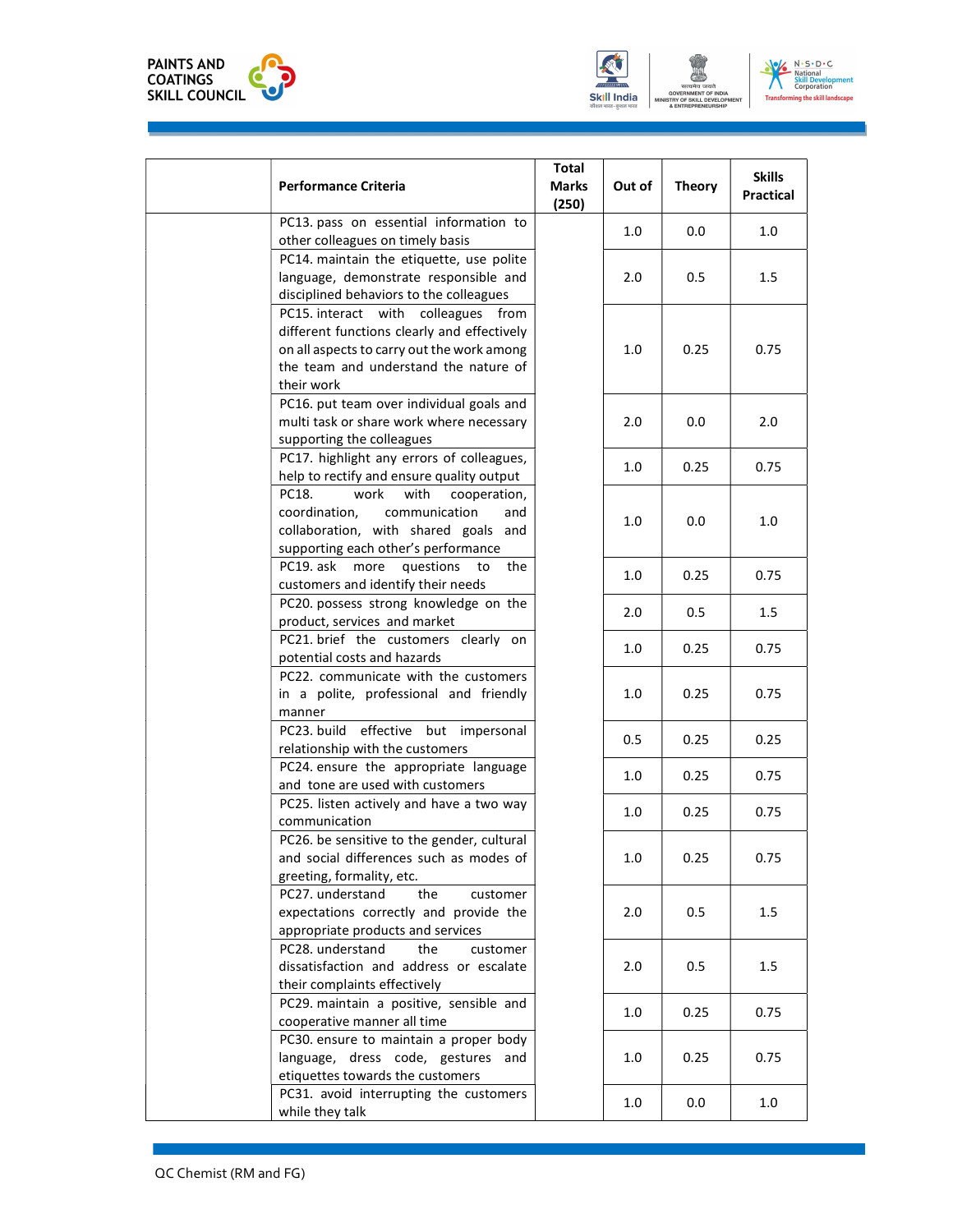



| <b>Performance Criteria</b>                                                                                       | <b>Total</b><br><b>Marks</b><br>(250) | Out of | <b>Theory</b> | <b>Skills</b><br>Practical |
|-------------------------------------------------------------------------------------------------------------------|---------------------------------------|--------|---------------|----------------------------|
| PC32. ensure to avoid negative questions<br>and statements to the customers                                       |                                       | 1.0    | 0.0           | 1.0                        |
| PC33.inform the customers on any issues<br>or problems before hand and also on the<br>developments involving them |                                       | 2.0    | 0.5           | 1.5                        |
| PC34. ensure to respond back to the<br>customer immediately for their voice<br>messages, e-mails, apps, etc.      |                                       | 1.0    | 0.0           | 1.0                        |
| PC35. develop good rapport with the<br>customers and promote other products<br>and services                       |                                       | 2.0    | 0.5           | 1.5                        |
| PC36, seek feedback from the customers<br>on their understanding to what was<br>discussed                         |                                       | 1.0    | 0.0           | 1.0                        |
| PC37. explain the terms and conditions<br>clearly                                                                 |                                       | 2.0    | 0.5           | 1.5                        |
| <b>POINTS</b>                                                                                                     |                                       | 50     | 10            | 40                         |
| <b>TOTAL POINTS</b>                                                                                               |                                       |        |               | 50                         |

|                                                                                       | <b>Performance Criteria</b>                                                                                                                                  | <b>Total</b><br><b>Marks</b><br>(250) | Out of | <b>Theory</b> | <b>Skills</b><br>Practical |
|---------------------------------------------------------------------------------------|--------------------------------------------------------------------------------------------------------------------------------------------------------------|---------------------------------------|--------|---------------|----------------------------|
|                                                                                       | PC1. keep in mind the profiles of expected<br>customers                                                                                                      | 50                                    | 2.0    | 0.5           | 1.5                        |
|                                                                                       | PC2. understand the target customers<br>and their product/ service quality<br>requirements as defined by the company                                         |                                       | 3.0    | 0.5           | 2.5                        |
|                                                                                       | PC3. receive<br>superior's/<br>customer<br>feedback regularly                                                                                                |                                       | 2.0    | 0.0           | 2.0                        |
| <b>PCS/N9902</b><br><b>Maintain</b><br>of<br>standards<br>product/ service<br>quality | PC4. aim to build a good connect with the<br>customers through quality product/<br>service                                                                   |                                       | 2.0    | 0.5           | 1.5                        |
|                                                                                       | PC5.keep tab on frequent discussions<br>with regular customers on general likes<br>and dislikes in the market, latest trends,<br>customer expectations, etc. |                                       | 2.0    | 0.5           | 1.5                        |
|                                                                                       | PC6. receive<br>updates<br>regular<br>on<br>feedbacks from the clients on current<br>service, complaints, and improvements to<br>be made, etc.               |                                       | 2.0    | 0.5           | 1.5                        |
|                                                                                       | PC7. if necessary, compulsively seek<br>customer rating of product/ service in<br>order to help develop a set of regularly<br>improved procedures            |                                       | 2.0    | 0.5           | 1.5                        |
|                                                                                       | PC8. demonstrate quality orientation at<br>all level                                                                                                         |                                       | 4.0    | 1.5           | 2.5                        |
|                                                                                       | PC9. aim to gain their long lasting loyalty<br>through satisfaction                                                                                          |                                       | 3.0    | 1.0           | 2.0                        |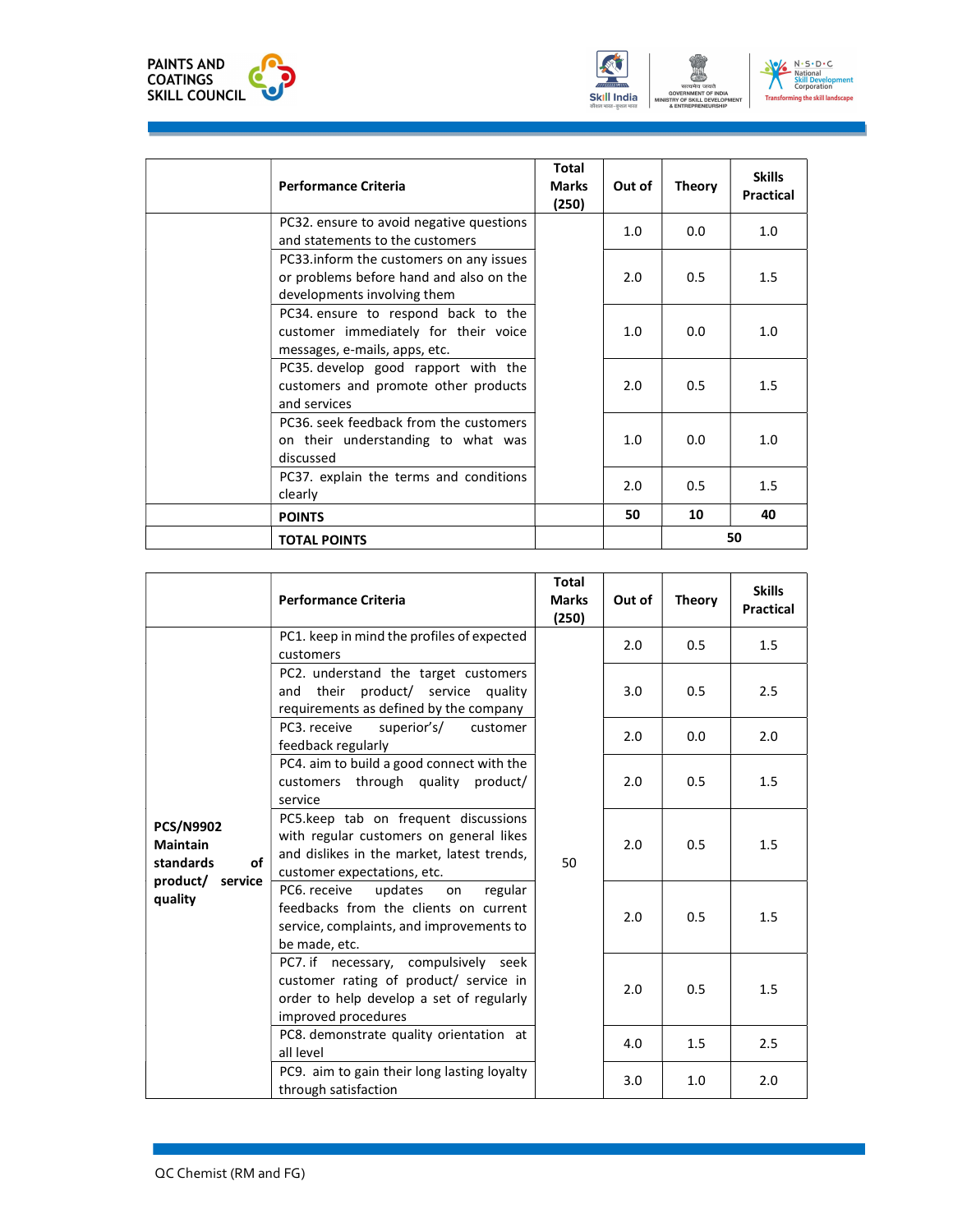



| <b>Performance Criteria</b>                                                                                                            | Total<br><b>Marks</b><br>(250) | Out of | <b>Theory</b> | <b>Skills</b><br><b>Practical</b> |
|----------------------------------------------------------------------------------------------------------------------------------------|--------------------------------|--------|---------------|-----------------------------------|
| PC10. ensure 100% customer satisfaction<br>via product/ service quality                                                                |                                | 3.0    | 0.5           | 2.5                               |
| PC11.treat the customers fairly and with<br>due respect                                                                                |                                | 3.0    | 0.5           | 2.5                               |
| PC12. focus on executing company's<br>marketing strategies<br>product<br>and<br>development needs                                      |                                | 3.0    | 1.0           | 2.0                               |
| PC13. focus on enhancing brand value of<br>company by maintaining or enhancing<br>quality standards                                    |                                | 3.0    | 1.0           | 2.0                               |
| PC14. ensure that customer expectations<br>are met                                                                                     |                                | 2.0    | 0.5           | 1.5                               |
| PC15. learn to read customers' needs and<br>wants                                                                                      |                                | 2.0    | 0.5           | 1.5                               |
| PC16. willingly accept and implement<br>new and innovative products and services<br>that help improve customer satisfaction            |                                | 3.0    | 1.0           | 2.0                               |
| feedback<br>PC17. communicate<br>customer to senior, especially, the<br>negative feedback                                              | of                             | 2.0    | 0.5           | 1.5                               |
| PC18. maintain close contact with the<br>customers and focus groups                                                                    |                                | 2.0    | 0.5           | 1.5                               |
| PC19. offer promotions to improve<br>product satisfaction level<br>to the<br>customers periodically                                    |                                | 3.0    | 1.0           | 2.0                               |
| PC20. weigh the cost of fulfilling<br>unscheduled customer requests, consult<br>with senior and advise the customer on<br>alternatives |                                | 2.0    | 0.5           | 1.5                               |
| <b>POINTS</b>                                                                                                                          |                                | 50     | 13            | 37                                |
| <b>TOTAL POINTS</b>                                                                                                                    |                                |        |               | 50                                |

|                                              | <b>Performance Criteria</b>                                                                                                                          | Total<br><b>Marks</b><br>(250) | Out of | <b>Theory</b> | <b>Skills</b><br><b>Practical</b> |
|----------------------------------------------|------------------------------------------------------------------------------------------------------------------------------------------------------|--------------------------------|--------|---------------|-----------------------------------|
| <b>PCS/N9903</b><br><b>Maintain O&amp;HS</b> | assess the various health, safety and<br>PC1.<br>environmental hazards in the work areas                                                             | 50                             | 1.5    | 0.4           | 1.1                               |
|                                              | PC <sub>2</sub> .<br>take necessary steps to eliminate or<br>minimize the hazards                                                                    |                                | 1.0    | 0.4           | 0.6                               |
|                                              | PC3.<br>analyze the causes of accidents at the<br>workplace                                                                                          |                                | 1.5    | 0.4           | 1.1                               |
| standards<br>and<br>follow<br>environmental  | PC4.<br>suggest measures to prevent such<br>accidents from taking place                                                                              |                                | 1.5    | 0.4           | 1.1                               |
| norms                                        | take preventive measures to avoid risk<br>PC5.<br>of burns and other injury due to contact with<br>hot surfaces, gas, fire, hot fluids/liquids, etc. |                                | 1.5    | 0.4           | 1.1                               |
|                                              | suggest methods to improve the<br>PC6.<br>existing safety procedures at the workplace                                                                |                                | 1.5    | 0.4           | 1.1                               |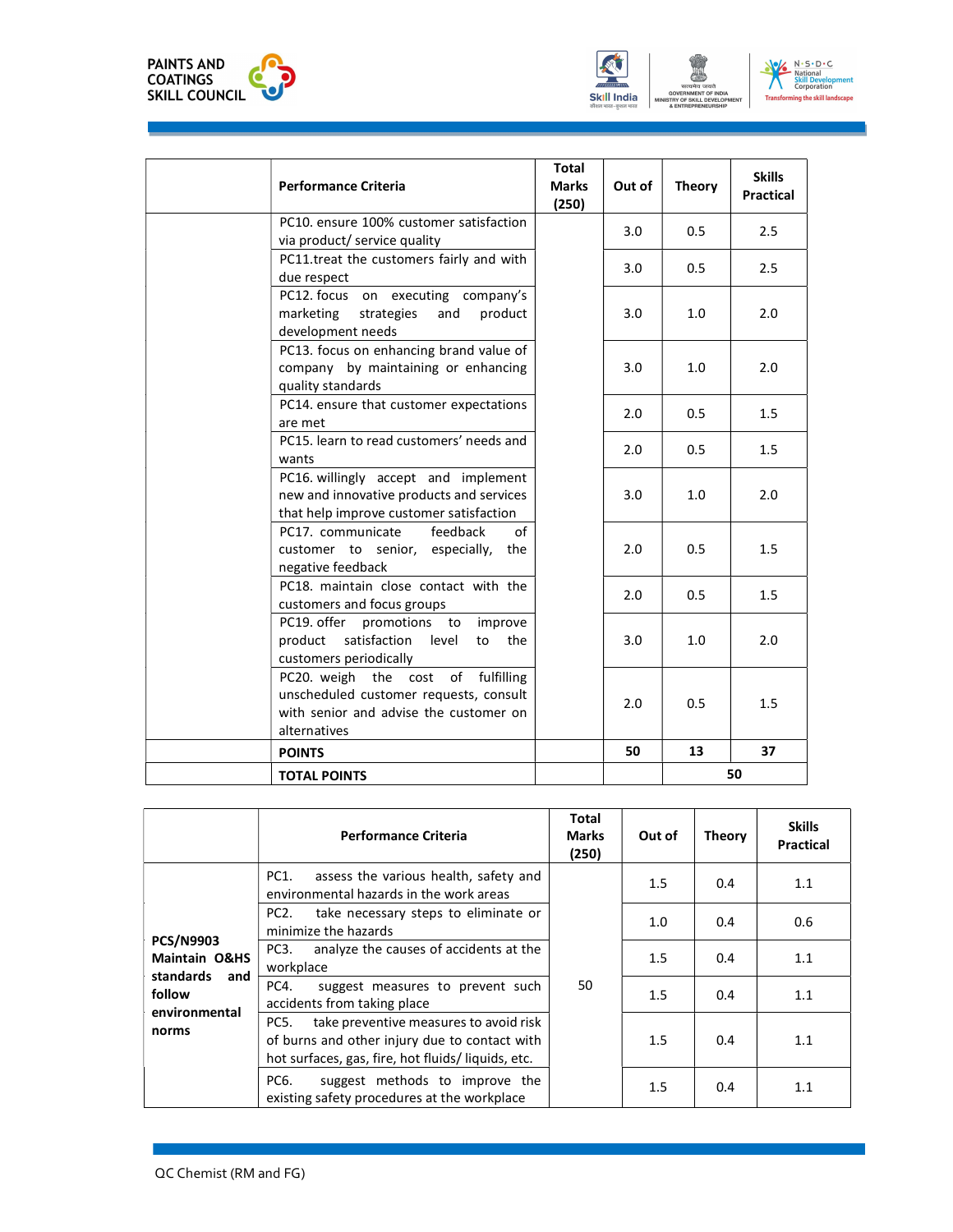





| <b>Performance Criteria</b>                                                                                                                                   | <b>Total</b><br><b>Marks</b><br>(250) | Out of | <b>Theory</b> | <b>Skills</b><br><b>Practical</b> |
|---------------------------------------------------------------------------------------------------------------------------------------------------------------|---------------------------------------|--------|---------------|-----------------------------------|
| <b>PC7.</b><br>dispose waste in the designated areas<br>safely as per company's policies and rules                                                            |                                       | 1.5    | 0.4           | 1.1                               |
| maintain appropriate ventilation in the<br>PC8.<br>rooms while there is more exposure to paint<br>vapours                                                     |                                       | 1.0    | 0.4           | 0.6                               |
| PC9.<br>avoid dumping unused cans to<br>safeguard the environment                                                                                             |                                       | 1.0    | 0.0           | 1.0                               |
| be aware of the locations of fire<br>PC10.<br>extinguishers, emergency exits, etc.                                                                            |                                       | 1.0    | 0.4           | 0.6                               |
| PC11.<br>practice<br>correct<br>emergency<br>procedures                                                                                                       |                                       | 1.5    | 0.4           | 1.1                               |
| PC12.<br>check and review the storage areas<br>frequently                                                                                                     |                                       | 1.5    | 0.4           | 1.1                               |
| PC13.<br>stack items in an organized way and<br>use safe lifting techniques to reduce risk<br>of<br>injuries from handling procedures at the<br>storage areas |                                       | 1.5    | 0.4           | 1.1                               |
| ensure to be safe while handling<br>PC14.<br>materials, tools, acids, chemicals, equipment,<br>etc.                                                           |                                       | 1.0    | 0.4           | 0.6                               |
| store the chemicals and acids in a<br>PC15.<br>well-ventilated and locked areas with warning<br>signs displayed                                               |                                       | 1.5    | 0.4           | 1.1                               |
| ensure safe techniques while moving<br>PC16.<br>furniture and fixtures                                                                                        |                                       | 1.5    | 0.4           | 1.1                               |
| ensure to reduce risk of injury from<br>PC17.<br>use of electrical tools                                                                                      |                                       | 1.5    | 0.4           | 1.1                               |
| read the manufacturer's manual<br>PC18.<br>carefully before use of any equipment                                                                              |                                       | 1.0    | 0.0           | 1.0                               |
| PC19. unplug the electrical equipment before<br>performing maintenance                                                                                        |                                       | 1.0    | 0.4           | 0.6                               |
| PC20. keep the floors free from oil, water and<br>grease to avoid slippery surface                                                                            |                                       | 1.0    | 0.4           | 0.6                               |
| use rubber mats in the places where<br>PC21.<br>floors are constantly wet                                                                                     |                                       | 1.0    | 0.0           | 1.0                               |
| ensure safety from injuries of cuts to<br>PC22.<br>loss of fingers, while handling sharp hazardous<br>tools and equipment                                     |                                       | 1.5    | 0.4           | 1.1                               |
| use flat surfaces, secure holding and<br>PC23.<br>protective wear while using such sharp tools                                                                |                                       | 1.5    | 0.4           | 1.1                               |
| use health, safety and environmental<br>PC24.<br>protection practices for storing, cleaning, and<br>maintaining tools, equipment, and supplies                |                                       | 1.5    | 0.4           | 1.1                               |
| practice ergonomic lifting, bending,<br>PC25.<br>or moving equipment and supplies                                                                             |                                       | 1.5    | 0.4           | 1.1                               |
| PC26.<br>identify the requirement for<br>maintaining environmental norms                                                                                      |                                       | 1.0    | 0.4           | 0.6                               |
| comply with the environmental<br>PC27.<br>safety norms while on work to prevent<br>accidents and health hazards                                               |                                       | 1.0    | 0.4           | 0.6                               |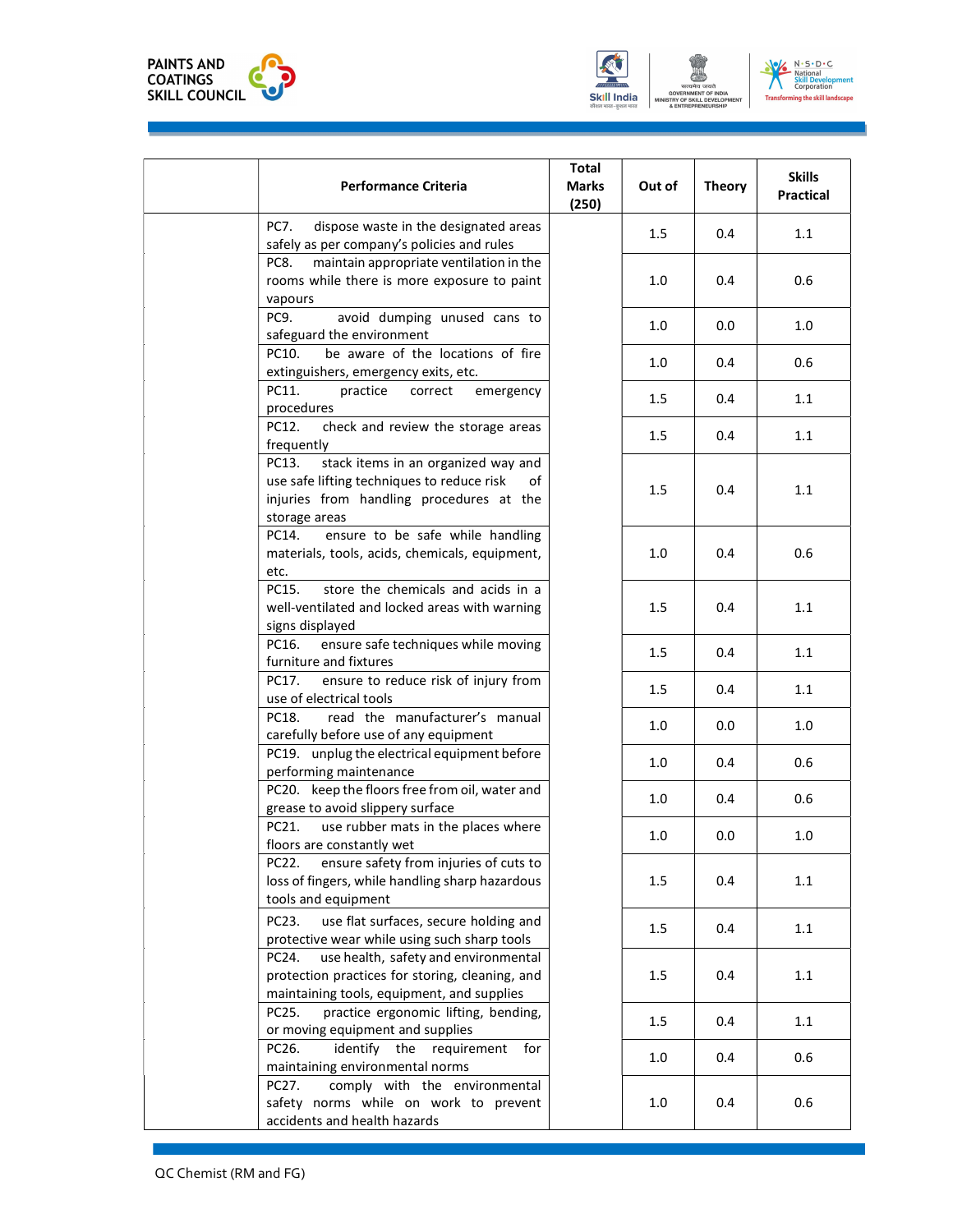





| <b>Performance Criteria</b>                                                                                                                                                                                                 | <b>Total</b><br><b>Marks</b><br>(250) | Out of  | <b>Theory</b> | <b>Skills</b><br>Practical |  |
|-----------------------------------------------------------------------------------------------------------------------------------------------------------------------------------------------------------------------------|---------------------------------------|---------|---------------|----------------------------|--|
| follow company policies and rules<br>PC28.<br>regarding use of hazardous materials to avoid<br>health, safety and environmental impacts<br>caused by them                                                                   |                                       | 1.0     | 0.4           | 0.6                        |  |
| PC29.<br>ensure the employees have access to<br>first aid kit when needed                                                                                                                                                   |                                       | 1.0     | 0.0           | 1.0                        |  |
| ensure all equipment and tools are<br>PC30.<br>stored and maintained properly and safe to<br>use                                                                                                                            |                                       | 1.0     | 0.4           | 0.6                        |  |
| PC31.<br>ensure to use personal protective<br>equipment and safety gear such as gloves,<br>mask, headwear, footwear, glasses, goggles,<br>etc. for specific tasks and work conditions<br>where required                     |                                       | 1.5     | 0.4           | 1.1                        |  |
| ensure to display safety signs at<br>PC32.<br>places where necessary for people to be<br>cautious                                                                                                                           |                                       | 1.5     | 0.4           | 1.1                        |  |
| PC33.<br>ensure electrical precautions such as<br>insulated clothing, adequate equipment<br>insulation, dry work area, switch off the power<br>supply when not required, etc.                                               |                                       | 1.5     | 0.4           | 1.1                        |  |
| PC34.<br>ensure availability of general health<br>safety equipment such as fire<br>and<br>extinguishers, first aid equipment, safety<br>equipment, clothing, safety installations such<br>as fire exits, exhaust fans, etc. |                                       | $1.5\,$ | 0.4           | 1.1                        |  |
| document all the first aid treatments,<br>PC35.<br>inspections, etc., conducted to keep track of<br>the safety measures undertaken                                                                                          |                                       | 1.0     | 0.4           | 0.6                        |  |
| document all the environmental<br>PC36.<br>hazards caused and the measures undertaken<br>to comply with the established safety<br>procedures of the workplace                                                               |                                       | 1.0     | 0.0           | 1.0                        |  |
| PC37.<br>report to the supervisor on any<br>problems and hazards identified and any<br>breach of environmental procedures.                                                                                                  |                                       | 1.0     | 0.4           | 0.6                        |  |
| PC38.<br>ensure zero accident at workplace                                                                                                                                                                                  |                                       | 1.0     | 0.4           | 0.6                        |  |
| PC39.<br>adhere to safety standards and<br>ensure no material damage                                                                                                                                                        |                                       | 1.0     | 0.4           | 0.6                        |  |
| take necessary action and correct any<br>PC40.<br>environmental hazards caused                                                                                                                                              |                                       | 1.0     | 0.4           | 0.6                        |  |
| <b>POINTS</b>                                                                                                                                                                                                               |                                       | 50      | 14            | 36                         |  |
| <b>TOTAL POINTS</b>                                                                                                                                                                                                         |                                       |         |               | 50                         |  |